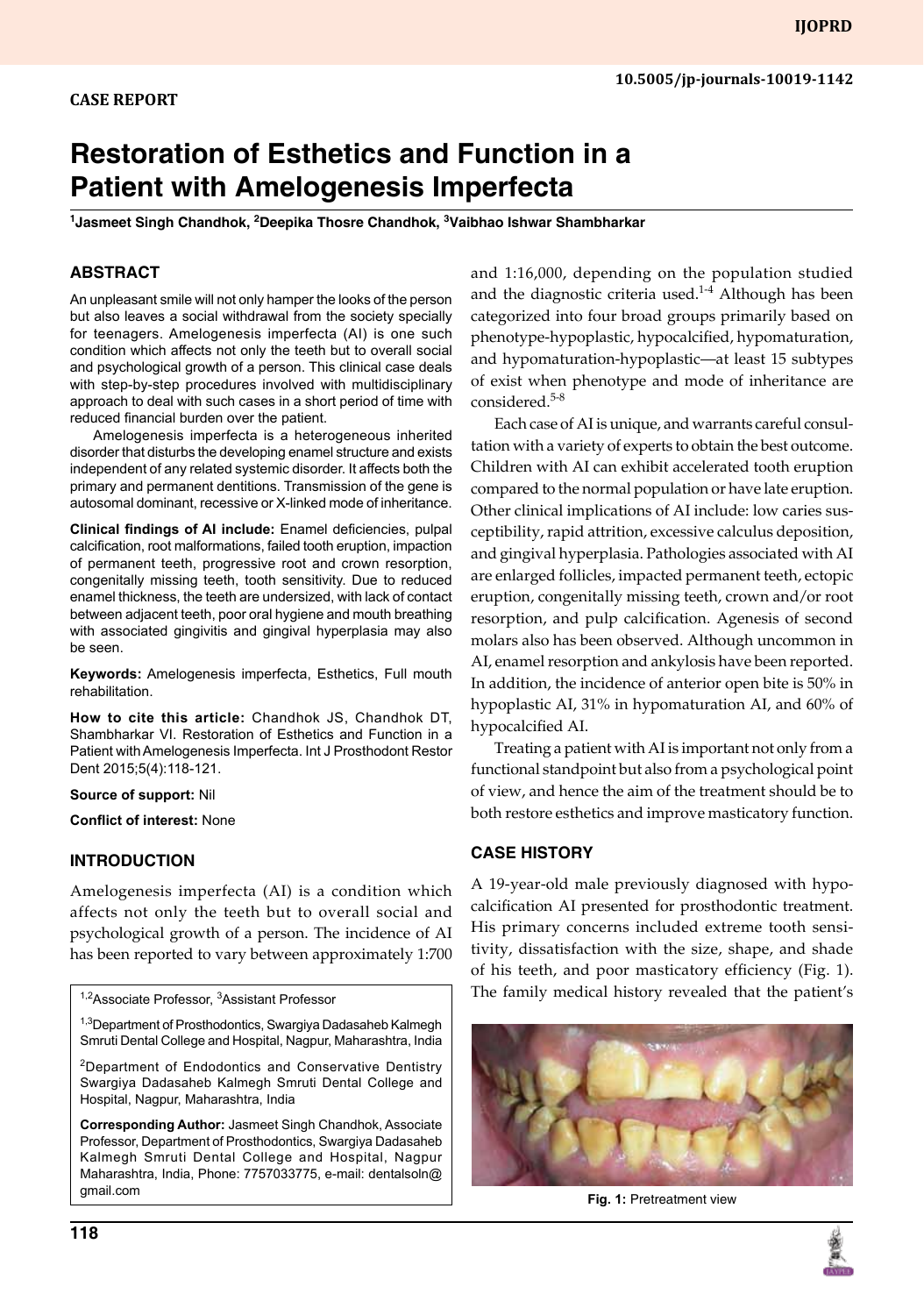#### *Restoration of Esthetics and Function in a Patient with Amelogenesis Imperfecta*

mother was affected by AI and got all her teeth extracted and replaced with complete denture. His oral hygiene was poor, tooth hypersensitivity and the presence of an anterior open bite associated with mouth breathing were also present. There may have been little or no oral healthcare during childhood and pocket depths recorded were 3 mm or more. The patient stated that his primary teeth were small and discolored. The severe occlusal wear with loss of vertical dimension was compensated by dentoalveolar growth. Panoramic radiographs revealed loss of enamel on occlusal surface of all the posterior teeth. The patient had retained maxillary deciduous canines on the right and left sides (Fig. 2). Provisional diagnosis was made as hypocalcified type of AI with poor esthetics.

Treatment planning includes the surgical phase where extraction of maxillary right central incisor was done followed by periodontal treatment of oral prophylaxis with crown lengthening of all teeth which is followed by endodontic phase of root canal treatment of all teeth (Fig. 3). Finally, the prosthetic phase includes restoration of all teeth with anterior teeth with metal ceramic crowns and posteriors with all metal crowns with Pankey-Mann-Schuyler's philosophy for full mouth rehabilitation.

Complete maxillary and mandibular arch impressions were made using irreversible hydrocolloid as diagnostic impressions. Diagnostic casts were fabricated from type III gypsum product they were mounted on a semiadjustable articulator with a face bow transfer and a centric relation record using polyvinylsiloxane occlusal registration material the articulator was programmed using protrusive and lateral records. The diagnostic preparations and wax-up revealed insufficient interocclusal space for fixed prostheses. Vertical dimension of occlusion (VDO) was increased by 4 mm using occlusal splint device for a period of 3 months. Niswonger's technique and phonetics were used to establish the new VDO. Diagnostic preparations and waxing on the casts were done to evaluate the amount of tooth reduction for planned metal ceramic and all metal restorations after confirming that the patient could tolerate the increase in the vertical dimension. Crown lengthening procedure was performed on both maxillary and mandibular teeth (Fig. 4). A mutually protected occlusal scheme was developed by doing a diagnostic wax-up (Fig. 5). A tooth preparation with a chamfer margin configuration for metalceramic crowns was performed for anterior teeth followed by an all chamfer margin for posterior teeth in sequential manner (Figs 6 and 7). Provisional restorations were fabricated from the diagnostic wax-up putty index and they were cemented



**Fig. 2:** Preoperative panoramic view **Fig. 3:** Post-endodontic view





**Fig. 4:** Crown lengthening procedure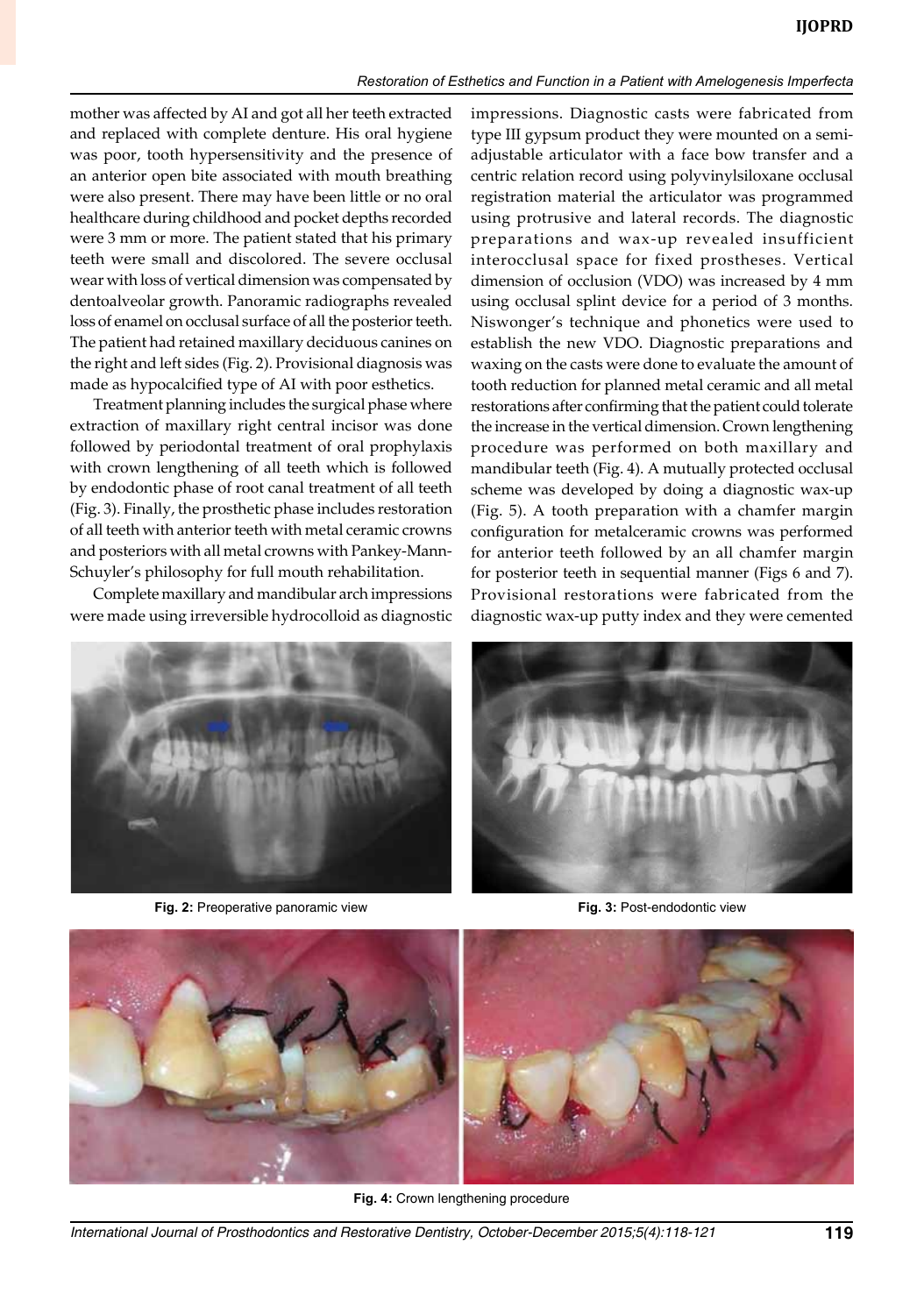



**Fig. 5:** Diagnostic wax-up **Fig. 6:** Maxillary arch crown preparation



**Fig. 7:** Mandibular arch crown preparation

with zinc oxide eugenol temporary cement (Fig. 8). The patient wore the provisional restorations at the new vertical dimension for 4 months. A custom incisal guide table was fabricated from the acrylic resin to preserve the anterior guidance of provisional restorations for the fabrications of definitive restorations. Gingival retraction was maintained to accurately record finish lines in the definitive impressions using a knitted cord soaked in aluminum chloride. Shades for the definitive restorations were determined prior to tooth preparation and they were reviewed after tooth preparation. Definitive impressions of the prepared maxillary and mandibular anterior teeth were made using polyvinyl siloxane impression material by putty wash technique. Working casts were fabricated from type IV gypsum product and they were mounted on the semiadjustable articulator using interocclusal records. Anterior metal ceramic crowns were fabricated. The crowns were evaluated and adjusted for optimal contacts, contours, and esthetics intraorally and they were luted. On posterior teeth, all metal crowns with metal occlusal surfaces were fabricated, evaluated intraorally,



**Fig. 8:** Provisional restoration

adjusted, and cemented (Figs 9 and 10). The outcome of the treatment in terms of function and esthetics satisfied the expectations of patient. The patient was monitored at 6 months intervals for 1 year, and then once a year for recall, and he has not experienced any complications since past 5 years.



**Fig. 9:** Maxillary final prosthesis